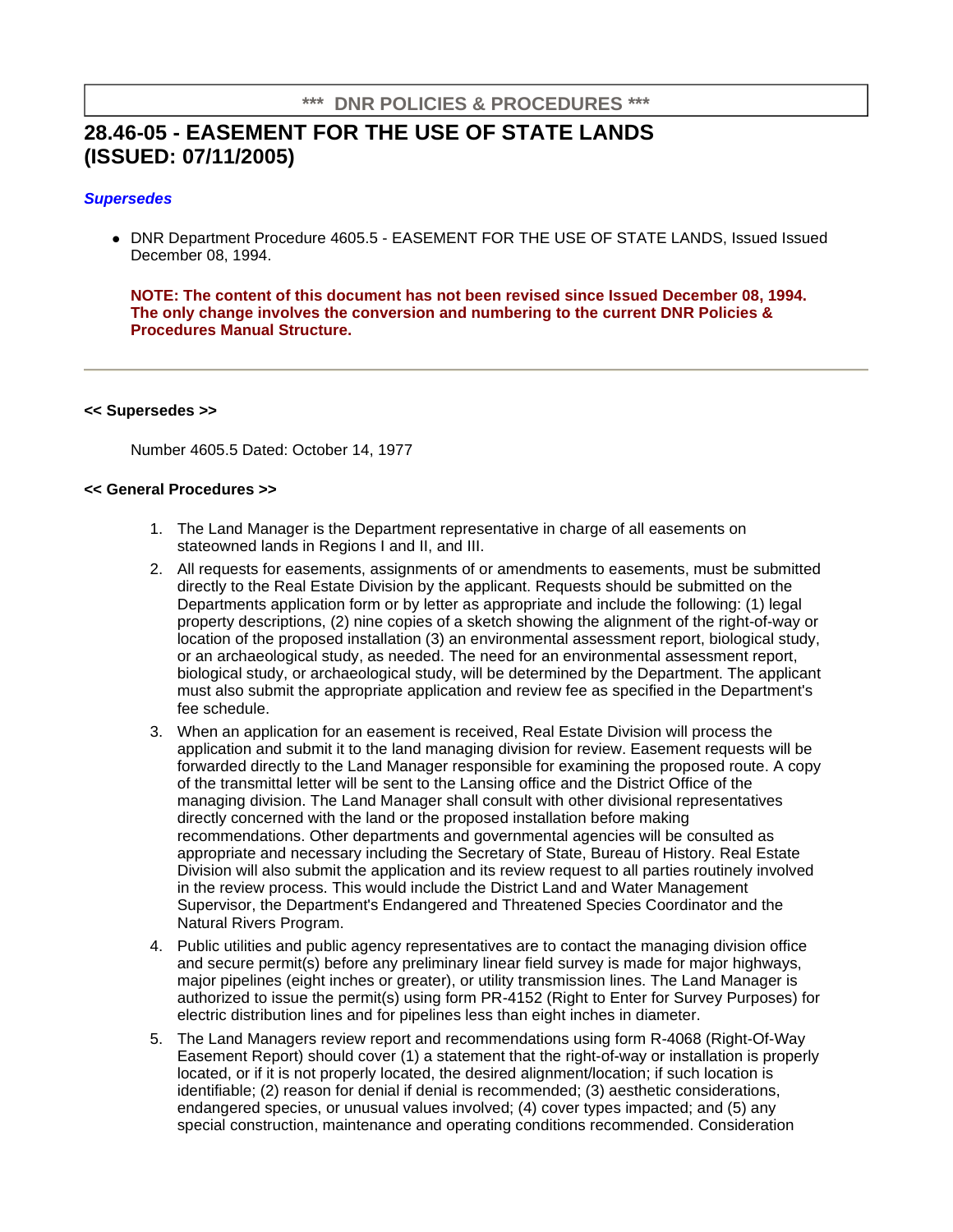should be given that the Department, as steward of the State lands, may usually require additional or more stringent construction, restoration and maintenance conditions and mitigation measure than may be required under the individual regulatory permits, orders, and licenses for a project.

- 6. The Land Manager's report is submitted through District and Region to the Division's Lansing office. In the case of Divisional differences or where there is potential for adverse public reaction, the Regional Deputy Director shall be provided an opportunity for input. Any comments or recommendations by the Regional Deputy Director would be included with the Regional report to the Division.
- 7. The division submits its recommendations for easements to the Real Estate Division. Real Estate Division prepares the easement if issuance was recommended by Division. Then, by authority of the Director, the Real Estate Division Chief grants the easement to the applicant. If Division recommends denial, Real Estate Division so notifies the applicant.
- 8. Upon issuance of an easement, Real Estate Division sends to the Division and unit a copy of the letter of transmittal to the applicant, and a copy of the easement.
- 9. No operations are to be conducted on state lands until the approved easement is received by the grantee, together with the letter of transmittal which indicates the name, address and telephone number of the Grantor's representative in charge. Normally, the Grantors representative is the Land Manager. Additional representative(s) can be designated where special circumstances such as geographic location, type of use, site features, and construction specifications warrant it.
- 10. It is the responsibility of the Grantors representative to check grantee's compliance with the conditions listed on the easement, especially relative to construction conditions.

## SPECIFIC PROCEDURES AND INSTRUCTIONS

- 1. Road Easements (Public Roads)
	- A. Easements for public roads rights-of-way are granted to duly authorized public agencies. Public Act 283 of 1909 indicates that a public highway right-of-way is four rods (66 FEET) in width even though there is no recorded instrument of conveyance. However, subsequent decisions by the appellate courts have indicated that the limits of any such highway are to be ascertained by reference to the width to which such highway has actually been used. See Edgar v. Department of Transportation, Supreme Court Opinion, 376 Mich 148 (1956), and cases therein cited. Therefore any proposed improvement beyond the used portion of a designated public road traversing state land, for which there is no conveyance of record, must be authorized by an easement.
	- B. New right-of-way width shall normally be granted for 66 feet but may be wider if necessary. The burden of proving the necessity for wider than 66 feet is on the applicant. Documented safety and maintenance needs are examples of reasons to consider granting a wider right-of-way than 66 feet. Impact on the resource as determined by the Department will still be the primary factor in determining the width to be granted. State highways will be considered for the minimum width needed as documented by the Department of Transportation.
	- C. The public agency (such as a County Road Commission) controlling a road right-ofway under Act 368, P.A. 1925, may authorize the placement of utilities along the road if construction is confined entirely within the historically cleared and maintained rightof-way. If the road is subject to the terms of a written easement from the Department, the public agency does not have such authority, unless so specified in the easement document.
	- D. If the state owns the surface rights to the land traversed by a road right-of-way, and an easement of record exists, the agency holding the easement may authorize the cutting of timber within the right-of-way. This can occur upon payment to the Department of a timber consideration fee for the area to be cleared. This is a one time payment to be paid at the time the easement is granted.
	- E. Wherever feasible, the R-O-W centerline for public roads should be on the legal subdivision line(s). If a R-O-W parallels private property, but lies entirely on state land,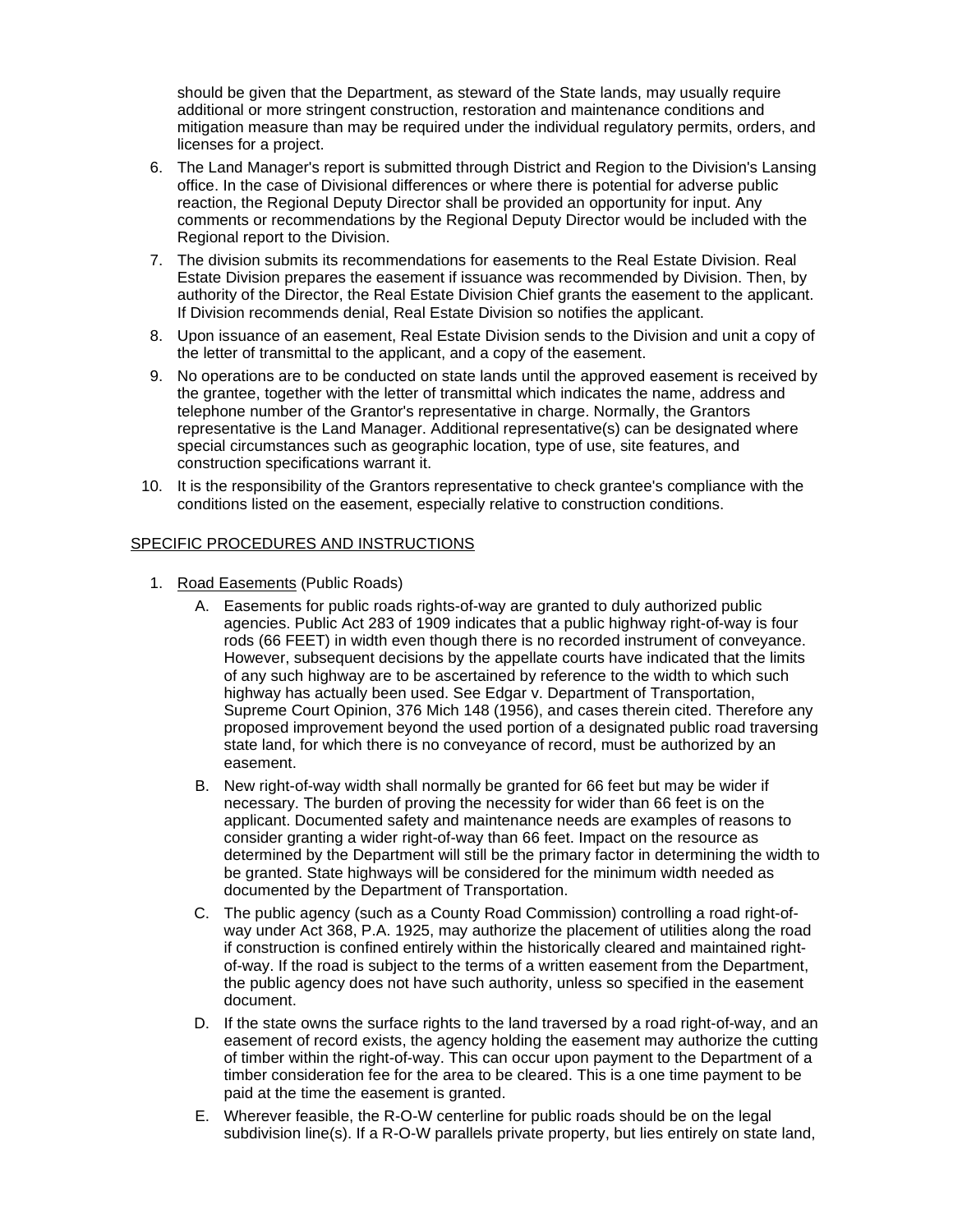the R-O-W edge should be on the legal subdivision line.

F. At this time, an easement consideration fee is not charged for most county road rightsof-way which benefit the general public. There may be an easement consideration fee charged for some road R-O-Ws, especially those across certain types of purchased lands. Such determinations shall be made by Real Estate Division based on how the lands to be crossed were acquired and on the recommendations of the land managing division.

## 2. Electric Power and Telecommunications Line Easements

The department strongly disapproves of any encroachment of utility lines into wilderness, wild, and natural areas, state parks and recreation areas, game areas, or the travel or water influence zones in state forests, particularly where such lines would be offensive to the view of the public in otherwise aesthetically pleasing surroundings.

- A. Electric distribution and telecommunication lines:
	- 1. Electric distribution and telecommunication lines usually serve private landowners. Therefore, they should be located as much as possible on private lands.
	- 2. All electric and telecommunication lines requested on state land having high aesthetic, scenic, natural or historic value shall be buried. On all other State land, telecommunication lines and all lines up to 34.5 K.V. should be buried whenever feasible. The Department shall make the final determination of feasibility. All lines shall be buried to a minimum depth of 3' (feet).
	- 3. Fees for electric and telecommunication lines shall be based on the Department easement fee schedule or upon individual appraisal at the option of the Department.
	- 4. Right-of-way clearings should be kept to the minimum width necessary for construction. The permanent right-of-way needs to be wide enough to prevent potential damage from adjacent trees and to afford safety to utility workers. A temporary right-of-way for construction purposes may be granted based on documented need. The Department shall make the final determination of the additional width to be granted.
		- a. Overhead lines:
			- 1. Permanent rights-of-way (R-O-W) for electric distribution lines will be 30 (thirty) feet wide. When a line is placed parallel to an existing cleared R-O-W, the additional R-0-W will be reduced by ten feet.
			- 2. Additional clearing may be permitted where needed during construction for placement of temporary guy lines and for the temporary storage of equipment and materials. This will normally be handled as a temporary right-of-way under the Easement. A separate Use Permit can be issued by the Land manager if unforeseen, temporary construction needs arise. The Use Permit would be issued subject to restoration requirements and other special conditions as needed.
			- 3. Maintenance tree removal or trimming along an existing R-O-W may be allowed under permit from the Land Manager. Such permits allow the cutting or trimming of trees outside of the R-O-W which could strike the line in falling. Such trees include weak, leaning or dead trees. A timber consideration fee or timber fee should be charged for most such removals or trimming.
			- 4. Low-growing trees and shrubs which do not interfere with the operation or safety of the line should not be removed.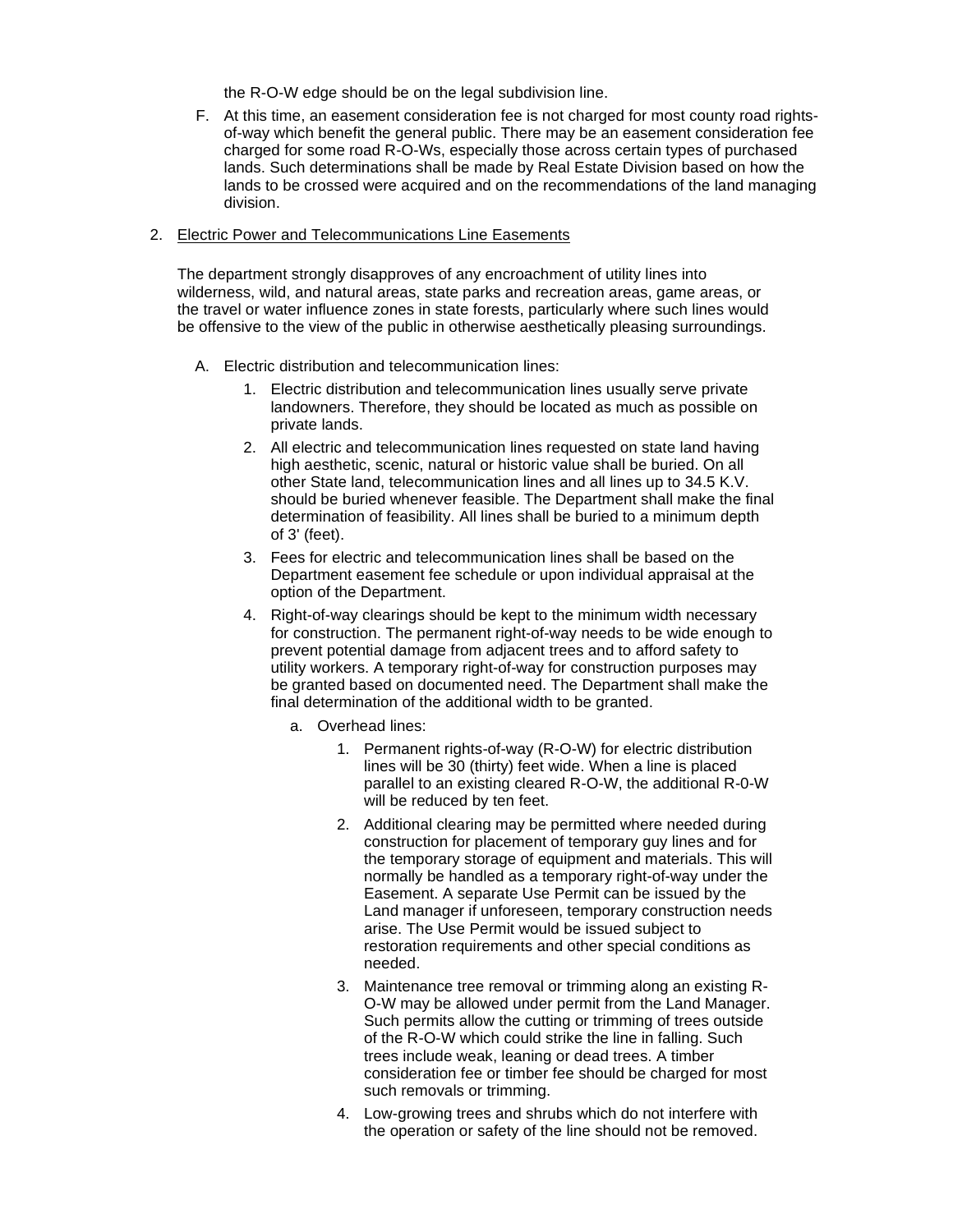Such growth is aesthetically pleasing and is valuable as wildlife habitat.

- b. Underground lines:
	- 1. Rights-of-way should normally not exceed 15 (fifteen) feet, depending on soils, tree roots and rocks, and the type of equipment used.
	- 2. Existing cleared rights-of-way should be used wherever possible.
	- 3. Deviation from the staked centerline is allowed to 15 feet to avoid large trees, rocks or other obstructions when laying the line. Such corrections must be documented by the Grantee and a copy of the corrected map or survey description must be provided to the Department through Real Estate Division.
	- 4. A permit may be issued to authorize removal of timber outside of the authorized R-O-W where it is necessary to overcome unusual construction difficulties. A timber consideration fee or timber charge should be collected for such removals.
- B. Overhead electric transmission lines:
	- 1. In reviewing proposed rights-of-way for electric transmission lines, visual impacts will be strongly considered. Rights-of-way for such lines should be concealed by natural terrain features, such as hills or ridges, or by planned layout as with appropriate deflections.
	- 2. The right-of-way for an overhead electric transmission line will be up to 1 00 (one hundred) feet wide. Where the line is to parallel an existing cleared right-of-way except other overhead lines, the added right-of-way will be that which is necessary to accommodate the supporting towers or the width of cross arms used, plus 50 (fifty) feet laterally on one side.

In those cases where it is or becomes necessary to have paired towers and lines on the right-of-way, the combined right-of-way width will be 100 feet plus the width of one supporting structure plus 65 percent of the height of poles or towers used.

- 3. The area below and between the outermost limits of cross arms used, plus ten feet laterally on either side, may be cleared of trees and of shrubs, if necessary. Additional clearing may be permitted where needed during construction for placement of temporary guy lines and for the temporary storage of equipment and materials. This will normally be handled as a temporary right-of-way under the Easement. A separate Use Permit can be issued by the Land manager if unforeseen, temporary construction needs arise. The Use Permit would be issued subject to restoration requirements and other special conditions as needed.
- 4. Taper cutting will be allowed. This will be restricted to the removal or trimming of any tree the top of which grows above a line starting at the ground at a line beneath the outermost limits of cross arms used and extending upward and outward at 45 degrees from the horizontal. Where adjacent trees are tall, taper cutting may be extended outside of the R-0- W. Written permission for such cutting must be obtained by the Grantee either in the form of temporary easement rights or under a Use Permit. Initial preparation of a new R-O-W may take most trees from this area. Land managers are requested not to plant or encourage the growth of trees that would enter the zone of taper cutting. This does not preclude introduction of low-growing flowering or fruiting trees or shrubs for aesthetic and wildlife benefits.
- 5. Where an overhead line R-O-W traverses a hill at any angle across the direction of the slope, the zone of taper cutting on the upper slope should be limited to a horizontal distance equal to the height of adjacent trees.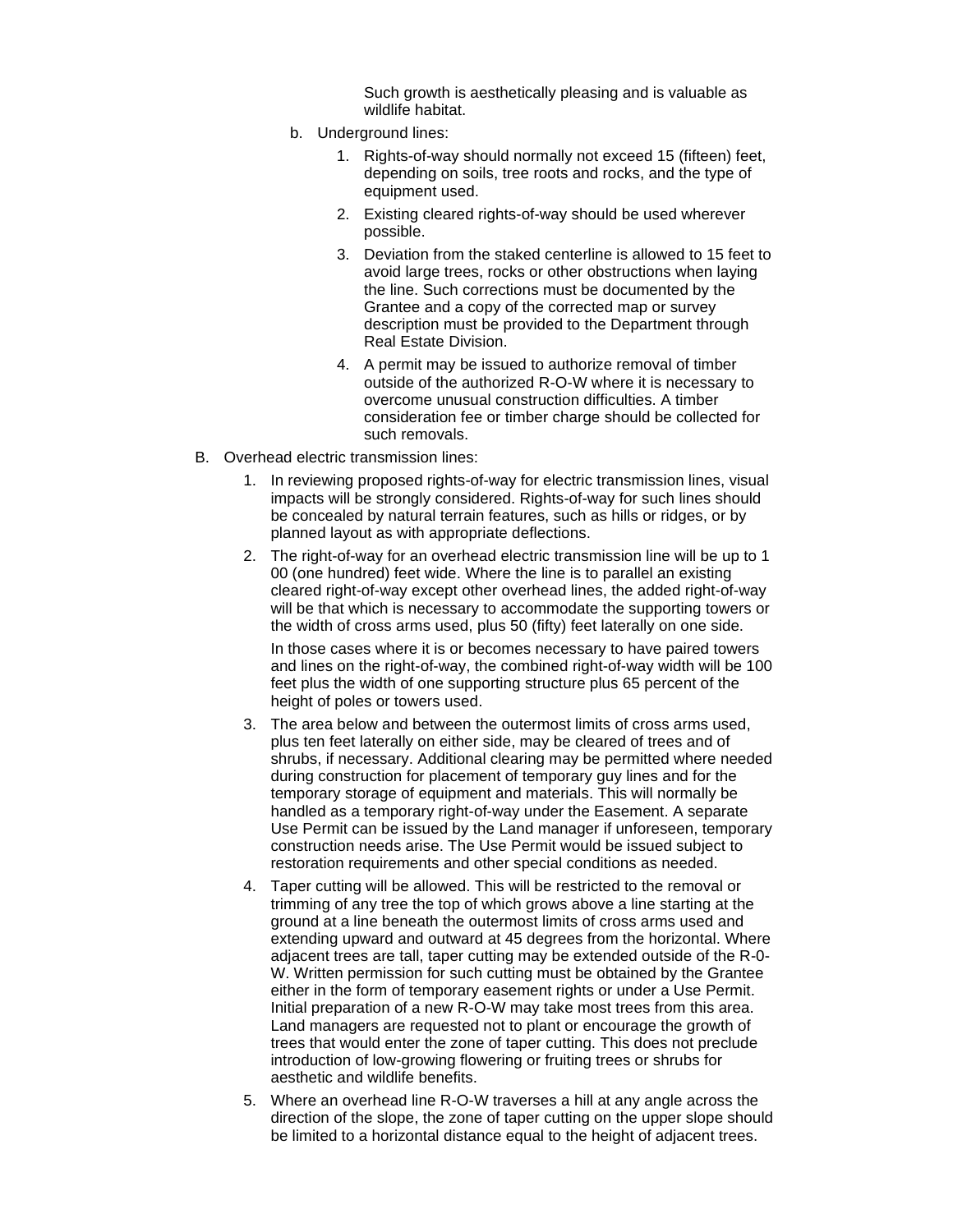- 6. In any area or situation where circumstances may require deviation from these guidelines to protect the lines and structures from danger of failing trees, a permit may be issued by the Land Manager allowing removal of such trees. (See section on Timber Disposal and Easement Fee Schedule.)
- 7. In those cases where it is or becomes necessary to have paired towers and lines on the R-O-W, the area between may be cleared of tree growth.

## 3. Pipeline and Flowline Easements

Definition - Flowlines are pipelines running between the well and a tank battery/facility site.

A. Pipelines and flowlines under an existing lease:

State oil and gas leases provide that the lessee has the right to bury pipelines across the leased premises subject to all laws, rules and regulations. The lease gives the lessee the right to request an easement for pipelines which will be located across the surface description contained in the oil and gas lease and which will service oil and gas well(s) on that same leased premises. Easements are required and construction cannot begin until they have been issued. Currently, this type of easement is free of an easement consideration fee, but a timber consideration fee is assessed and collected. Only an easement will provide the Lessee with the written permission required under the State Land Rules for the cutting or removing of living trees or shrubs or other vegetation for the installation of their pipelines.

B. Pipelines and flowlines not under an existing lease:

This includes pipelines and flowlines which cross lease boundaries. Easements are required and construction cannot begin until they have been issued. Standard easement consideration fees are charged and a timber consideration fee is assessed and collected.

C. R-O-W WIDTH: Widths for pipeline and flowline rights-of-way should be held to a minimum. In some cases the width required during construction is greater than that needed for the completed pipeline. This wider construction R-O-W shall be written into the easement as a temporary right to clear for construction purposes. The following table contains recommended right-of-way widths for easements authorizing liquid, oil and gas pipelines.

Recommended R-O-W Widths for Liquid, Oil and Gas Pipeline:

| Easements       |           |                                              |
|-----------------|-----------|----------------------------------------------|
| Pipeline        |           | Permanent R-O-W Maximum Combined Temporary & |
| Diameter        | Width     | Permanent Right-Of-Way Width                 |
|                 |           | <b>During Construction</b>                   |
| 1 " to $4"$     | Up to 20' | Up to 20'                                    |
| 4" PLUS - 12"   | 20'       | 30'                                          |
| 12" Plus to 18" | 30'       | 50'                                          |
| 18" Plus to 26" | 30'       | 66'                                          |
| 26" Plus to 36" | 30'       | 75'                                          |

- D. When a temporary clearing width is authorized, the pipe will be laid within 15 to 20 feet of one edge of the temporary right-of-way. This allows room for subsequent pipelines without additional clearing. The "as laid" pipeline then becomes the centerline of the permanent R-O-W. It is essential that the pipeline proposal show which side of the cleared area the pipeline is to be laid. This location shall also be staked on the ground.
- E. If a temporary clearing is authorized, companies will be encouraged to clear no more than necessary.
- F. lf additional temporary width is requested for construction it may be considered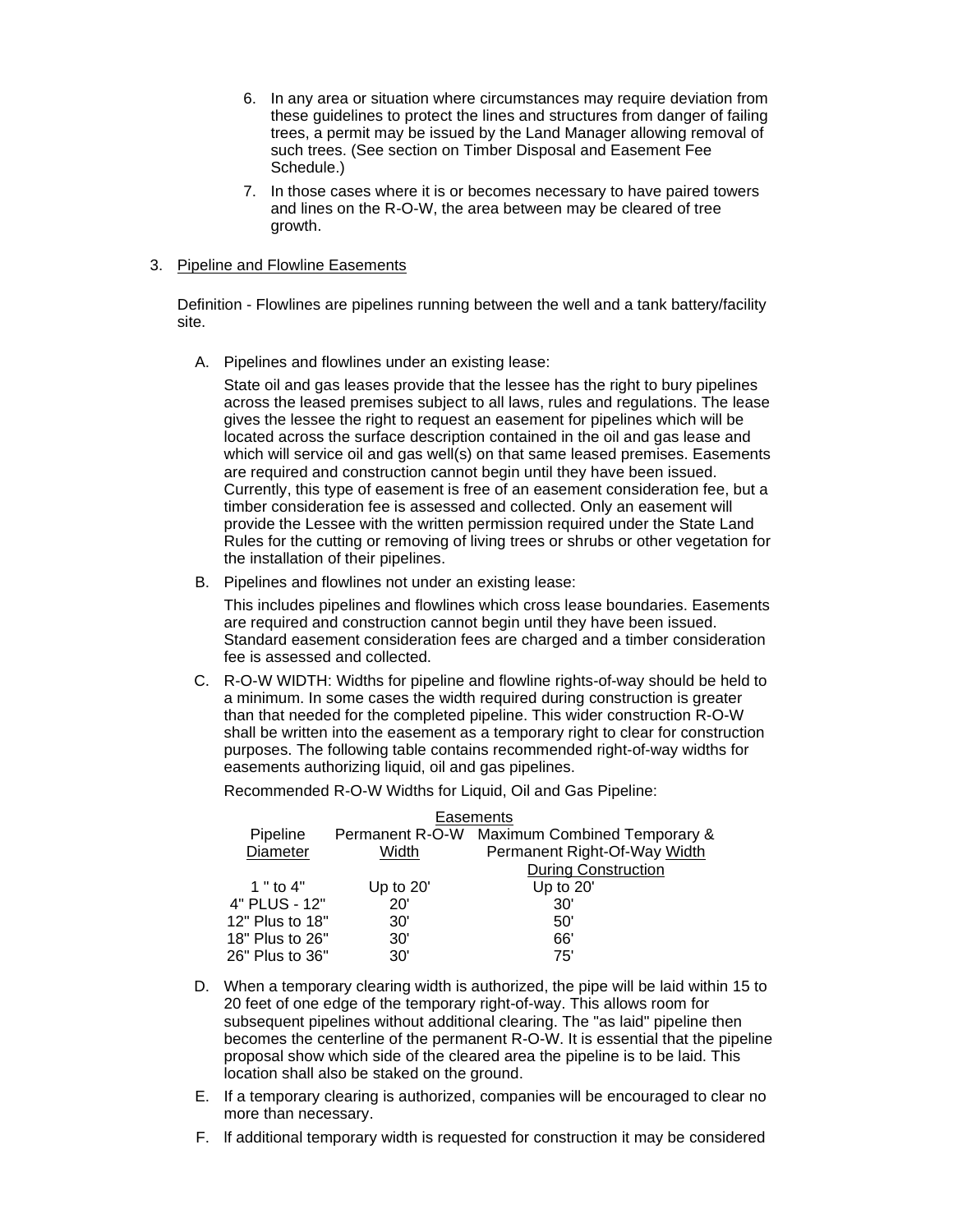for certain circumstances such as swamp, hillsides, road crossings, piling of extra dirt or using larger equipment.

- G. Parallel pipelines are to use a common corridor or an existing right-of-way. In this case the width of the right-of-way to be cleared will be one-third less than the above recommended permanent and temporary widths. Pipelines added to a corridor or existing right-of-way shall be laid as close as feasible to those previously constructed within acceptable safety limits as prescribed by the Public Service Commission. In applying this guideline, its purpose to keep pipeline corridor rights-of-way to a minimum width should be kept in mind.
- H. At those locations on state land where pipelines cross wetlands, streams, lakes, or reservoirs, construction shall be as specified under separate regulatory permits issued by the Department under applicable statutes including but not limited to the Wetlands Protection Act, The Inland Lakes and Stream Act, The Soil Erosion and Sedimentation Control Act and The Natural Rivers Act. The Department shall require that all stream crossings be bored unless damage to the natural environment would be greater than if the crossing was done by some alternative, permitted (regulatory) method. The Department may require that crossings of some wetlands be done by boring, dependent on site circumstances and regulator statue and permit requirements.

#### 4. Telecommunication Site

The Department shall reserve all telecommunication sites for the Department's use which may be needed for its current or future communication needs. Consideration will be given to granting other public agency use of its sites if the Departments current and future communication needs for the site are provided at no cost or inconvenience to the Department.

Granting of sites for private telecommunication sites will be considered only after the Department determines that the applicant has exhausted attempts to locate on private land; the Department has determined the use does not conflict with its or the State's telecommunications needs; and the applicant has agreed to provide for the Department's current and future communications needs at the site at no cost to the Department.

Existing leases and easements will be modified to include the above provisions as the opportunity arises primarily through assignments and amendments as noted in 6. A. and B.

Telecommunication sites will be limited to the area necessary. This will include the actual area needed for access road, buildings, towers and required anchors for guy lines or other purposes. Land clearing will be permitted only to the extent required for safety, operation, and maintenance.

#### 5. Timber Disposal, Timber Consideration Fee, Application and Review Fee, Easement Consideration Fee Schedule and Exchange:

- A. Timber Disposal:
	- 1. All timber involved on an easement for a right-of-way or installation site becomes the property of the grantee upon payment of a timber consideration fee. The grantee is then responsible for removal or disposal of the forest products. Real Estate Division will bill the applicant for the timber consideration fee at the time the easement is issued.
	- 2. Trees, stumps and brush may not be disposed of on site unless specifically authorized under the terms of the easement or by separate written permission of the grantors representative.
	- 3. Slash resulting from right-of-way clearing shall be disposed of as required by the State Slash Disposal Law.
- B. Timber Consideration Fee and Collection:
	- 1. A timber consideration fee shall be charged for all easements. The concept of the timber consideration fee recognizes the potential timber value of an average acre of land over the next three successive harvests which will not be realized due to issuance of an easement. Where a temporary right-of-way adjacent to the permanent right-of-way is needed for short-term construction purposes, one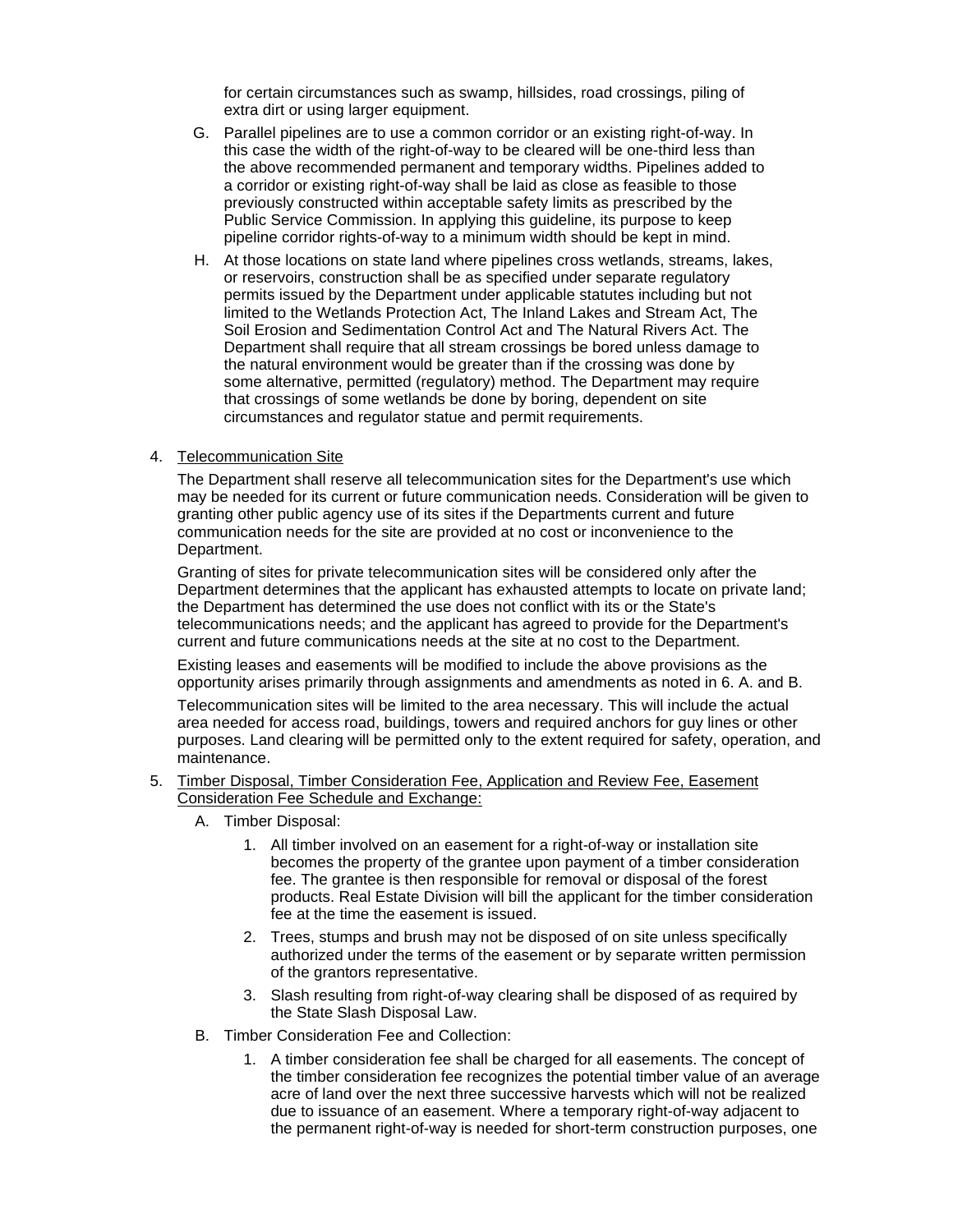half of the full timber consideration fee will be charged. The timber consideration fee schedule will be developed as follows, and updated annually:

- a. Determine separate fees for Region I and Region II and Region Ill.
- b. For Regions I and II use as the base, actual historical data from state timber sales for the most recent fiscal year.
- c. Determine average weighted price per cord for all products combined.
- d. Multiply by the average cords per acre realized from all completed sales, to obtain the average value per acre for all commercial sites.
- e. Multiply by a factor of 3.0, to get a future loss value equivalent to three successive harvests.
- f. Multiply by the percent of commercial state-owned forest land, to get value per average state-owned acre (commercial and non-commercial combined) for three successive harvests.
- 2. The total timber consideration fee for Region I and II easement is computed by Real Estate Division based upon the easement acreage represented by its width and length, and is billed to the applicant at the time the easement is issued.
- 3. Region III Land Managers will determine a timber value based on appraisal and the appraised amount will be multiplied by a factor of 3.0 to get a future loss value equivalent to three successive harvests. Individual tree or shrub value may be used for intensively used recreational sites.
- C. Application and Review Fee:

A nonrefundable application and review fee shall accompany each formal request for an easement or other interest in land including assignments or amendments. This fee shall be paid in addition to the easement fee charged for the land rights desired from the state.

D. Easement Consideration Fee Charges:

Computations to arrive at the charge for the desired State land rights shall be computed within the following guidelines.

1. Easement consideration fee schedule:

The easement consideration fee schedule, as approved by the Director, shall be used as appropriate. Surface damages including the timber consideration fee for forest products will also be assessed in addition to the fixed easement consideration fee.

2. Need for appraisals:

Land appraisals will be made in cases where use of the easement fee schedule is considered to be inappropriate because of economic reasons or where total right-of-way width exceeds 50 feet.

- 3. Special use structures and installations:
	- a. Easements:

Sites for special use structures to serve utilities and/or for the production of oil, gas or other minerals may be conveyed by easement at fair market value. Fair market value estimates shall consider the proposed use and the probable duration of that use. Conveyance of sites for these uses may contain reversion clauses calling for removal of improvements and site renovation within six months from termination of the special use.

b. Lease of Easement Rights:

The land rights requested may be granted by leasing the easement rights for a set term. Payment for the lease shall be on an annual basis at the current fair market value as determined by the Department. Examples of land rights which could be leased include telecommunication facility or tower sites and oil and gas facility sites. Leases will provide for periodic review and adjustment of easement charges and allow for updating and revision of easement conditions.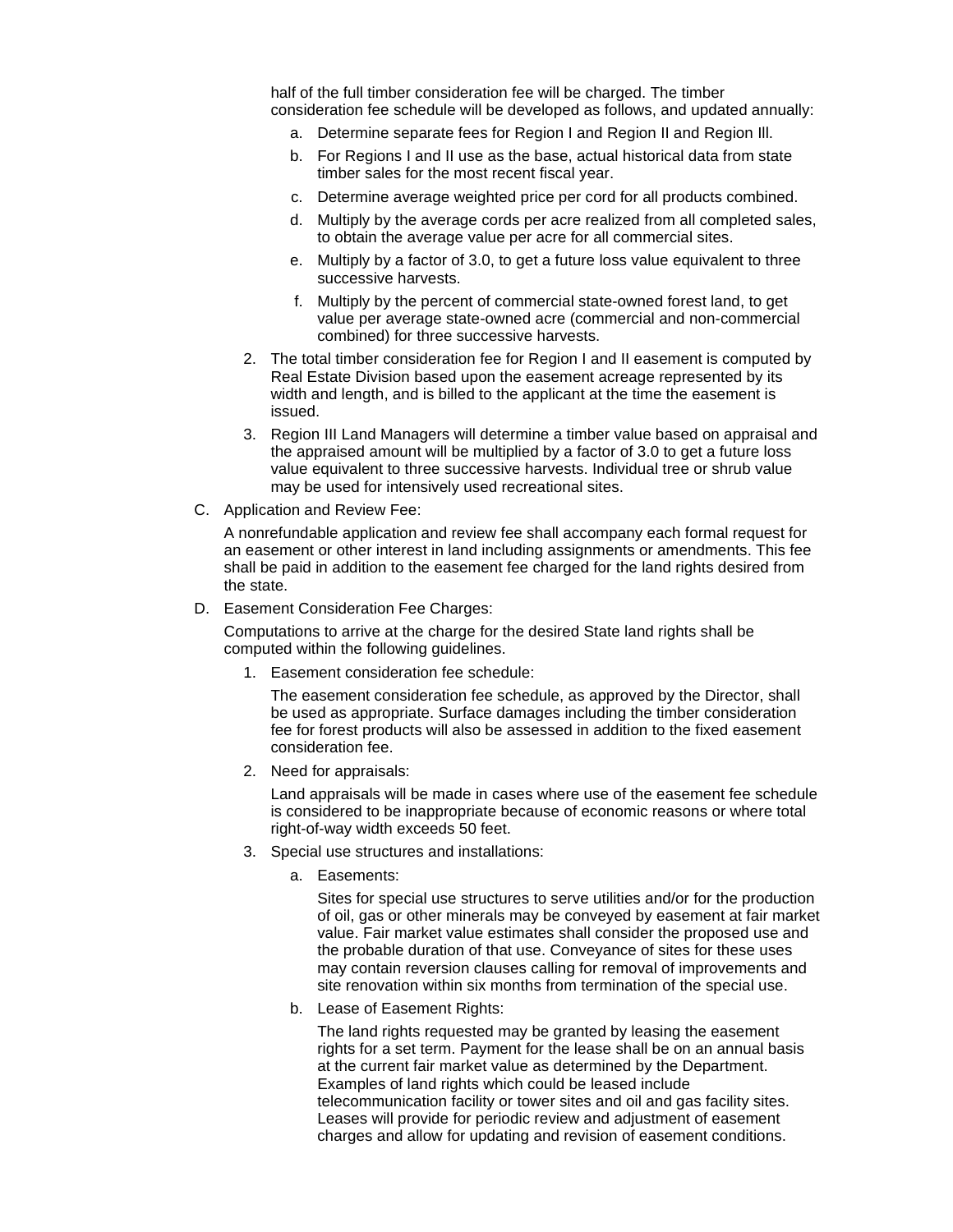- c. Sites for some special use structures currently on an annual pay basis may be converted to a single fee payment subject to the terms and conditions above.
- d. Meter, Tap or Valve Sites:

Some special use structures such as meter, tap, or valve sites are necessary in conjunction with oil and gas pipelines. In the past, separate easements have been issued for these sites for the appurtenances to the pipelines. Such installations of 5,000 feet or less may be permitted within the existing right-of-way following field review and approval.

e. Exchanges:

The land rights requested may be granted under the exchange authority to provide for replacement land. (Act 193, P.A. 1911 as amended, page 1 1 8, Laws Relating to State Land 1966 edition, or under Act 86, P.A. 1989, the Land Exchange Facilitation Act).

- 6. Assignments and Amendments:
	- A. Assignments:

Application for assignments must be made to the Department. Easements for special use structures and installations may be assigned by the Grantee if so approved by the Department and if the easements terms and conditions don't prevent such assignment. At the time of assignment, easement conditions may be revised and updated at the Department's option.

B. Easement and Lease Amendments:

Upon application by the Grantee, the Department may consider use amendments to the easement or lease. Such amendments would primarily be to provide for additional uses not covered in the original document. these new uses may include additional users on telecommunication sites. Fair market value charges will be assessed to the original Grantee for any new approved used.

- 7. Safety Precautions, Restrictions and Emergency Reporting:
	- A. Due to the risk involved and the danger accompanying a gas rupture, the following safety precautions and restrictions are to be followed on state-owned land traversed by a gas transmission pipeline:
		- 1. Before any operations on the right-of-way commence, the gas transmission company should be given at least seventy-two (72) hours advance notice by telephone so that the centerline of the pipeline in the area of operations can be marked and if necessary, logical crossing points can be mutually agreed to.
		- 2. If it is necessary for tracked or heavy equipment to cross the gas pipeline, construction of earthen ramp(s) may be necessary. Construction of such ramps will be done to the specification of the gas transmission company. Construction will be the responsibility of either the gas transmission company or the party crossing the pipeline. This is dependent on the conditions of the easement.
		- 3. Skidding of logs on the permanent right-of-way will not be permitted.
	- B. In case of a break or leak in any liquid, gas, or electric power line, or an accident or spillage at connected structures or storage tanks, it is important that prompt action be taken to stop pollution, prevent subsequent damage, reduce resultant hazards, and restore service.
		- 1. In order to accomplish this, anyone finding a leak, break, or accidental damage should notify first the company responsible for the operation of the utility, and second, the Department. Any company discovering such a break or disruption should notify the Department at the earliest possible time. If the break or disruption is discovered by a Department employee, the employee should notify the company involved and the District.
		- 2. In case of breaks in gas lines, the District is required to notify the nearest State Police post so that the latter may notify the Public Service Commission, which is responsible for investigation of such accidents. (See Department Procedure 2307.7 dated January 1, 1977).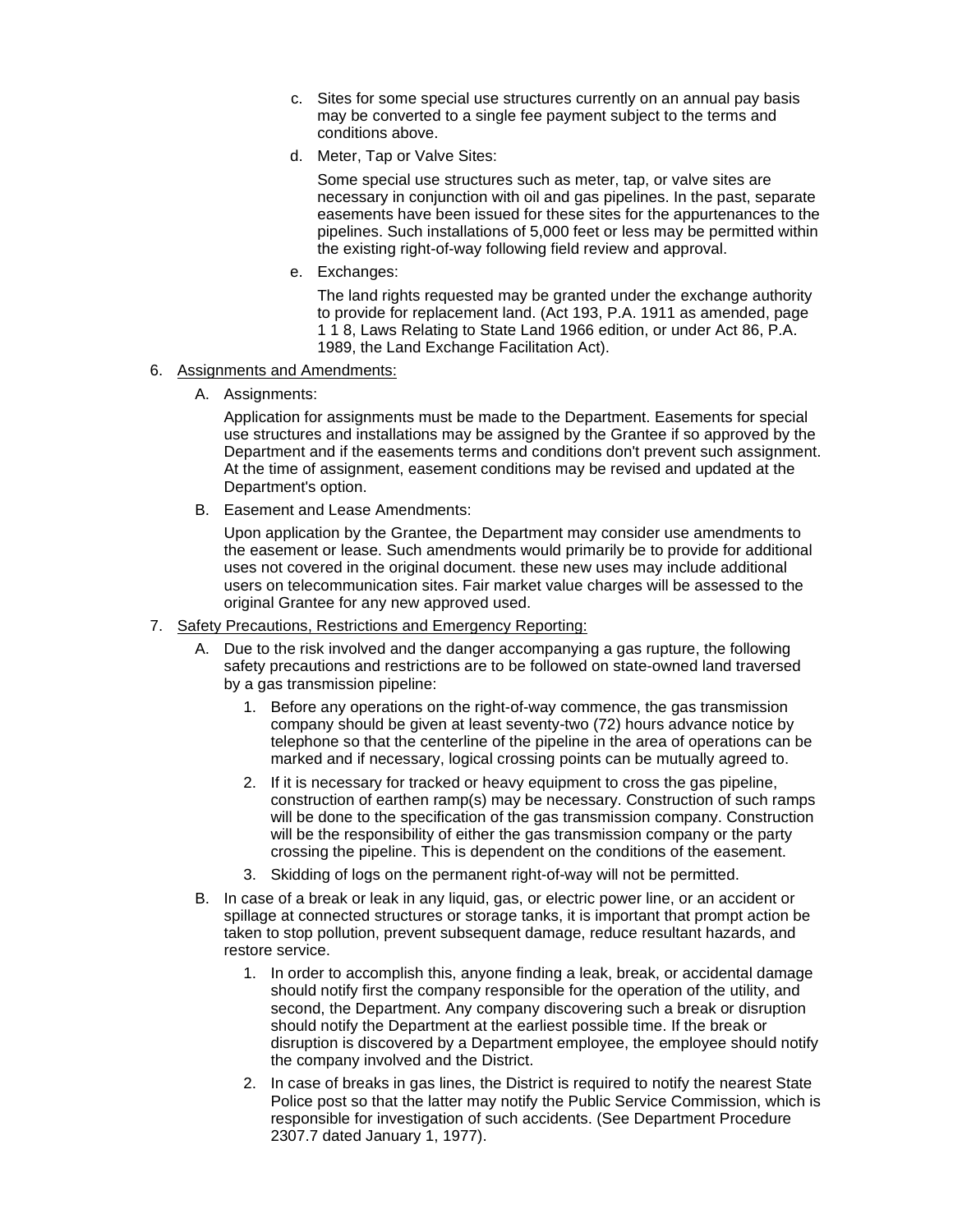- 3. In all instances, the nature of the break and its location should be reported, as well as what action has been taken to correct it, if any. Districts are also required to report such matters to the Regional Deputy Director
- C. For the procedure governing investigation and reporting of damage to fish or wildlife, fish and wildlife habitat and recreational values by pollution or suspected pollution see Department Procedure 4505.5.
- 8. Right-of-Way Restoration:

The areas under consideration are all lands that have been disturbed during installation or construction of facilities on state-owned property. Control of erosion of these sites will reduce damages from sediment and runoff to downstream areas, improve fish and wildlife habitat, and enhance the natural beauty of the water and the land. These restoration specifications are subject to additional specifications of the enforcing agency, responsible for the Soil Erosion and Sedimentation Control Act. Region 11 has specific site and vegetation restoration specifications. The following specifications or similar variations can be used for easements granted in Region I and III until specific regional guidelines are developed. Note that if a natural river corridor is involved, under the Natural Rivers Act and its Administrative Rules, there are certain construction and maintenance requirements which would take precedence.

A. Seeding of opening:

Where feasible, on mineral soil, topsoil will be saved and replaced. On sloping ground, runoff water should be diverted away from disturbed areas. Steep areas should be worked across slope instead of up and down. Slash, stumps and debris shall not be pushed into adjacent stands of timber.

B. Preparation of seedbed:

The entire area to be seeded shall be reasonably smooth. A friable, firm seedbed, free of large clods, rocks, tree roots or other material that would interfere with seeding operations, shall be prepared to a minimum depth of 3 inches. A springtooth drag, field tiller, disk, harrow or other suitable equipment may be used. The contractor shall suspend operations when good cultural operations cannot be followed.

C. Fertilizer:

The following minimum amount of fertilizer per acre will be applied uniformly over the areas to be seeded at or immediately before seeding time.

500 pounds of 12-12-12 mix fertilizer containing the following:

| Nitrogen (N)           | 60 pounds |
|------------------------|-----------|
| Phosphoric acid (P205) | 60 pounds |
| Potash (K20)           | 60 pounds |

D. Seed:

The seeding mixture shall be composed of seed certified as to purity and germination.

The seed mixture shall be furnished in durable bags. On each bag of seed the vendor shall attach a tag giving net weight of contents, seed name, percentage by weight, lot number, purity and germination, and date of test. All seed shall have been tested for germination within six months of date of seeding.

E. Mulch:

Mulch shall be required on all slopes 6% or over. Mulch will be applied within 24 hours of seeding.

Mulch shall consist of straw, wood chips, or other approved organic material. Generally, hay will not be considered a suitable mulching material because its application may result in the establishment of undesired plant species on the right-of-way.

Straw shall be spread over the surface to a uniform thickness at the rate of two tons per acre.